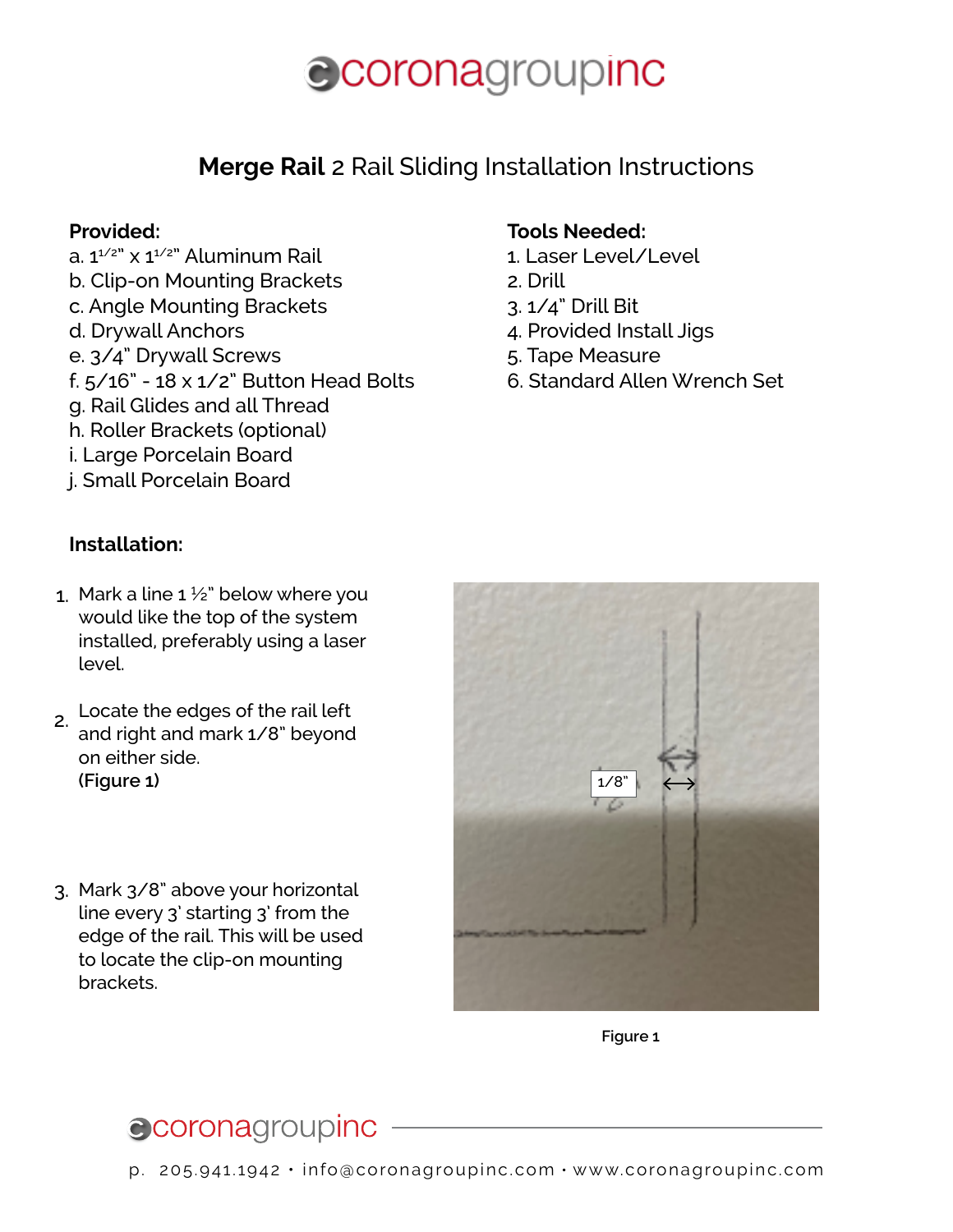### **Merge Rail** 2 Rail Sliding Installation Instructions

- Align the bottom of the clip-on 4. mounting brackets with the marks from the previous step as shown in **Figure 2** and mark each screw hole on the wall.
- 5. To insert the drywall anchor, predrill each screw hole using a  $\frac{1}{4}$ " drill bit and use short bursts with a drill to screw them into the wall.
- 6. Screw the clips to the wall using ¾" flat head drywall screws. The screws must be flat head to allow the rail to clip onto the mounting bracket.
- 7. Verify the end locations by holding up the rail to the wall. Make sure that your marks 1/8" outside are correct.
- Align the angle mounting bracket 8.as shown in **Figure 3** to the line 1/8" from the edge of the rail and screw to the wall using the same method as steps 5-6. The leg with the drywall screws should be covered by the rail after it is installed.



**Figure 2**



**Figure 3 (right side)**

## ccoronagroupinc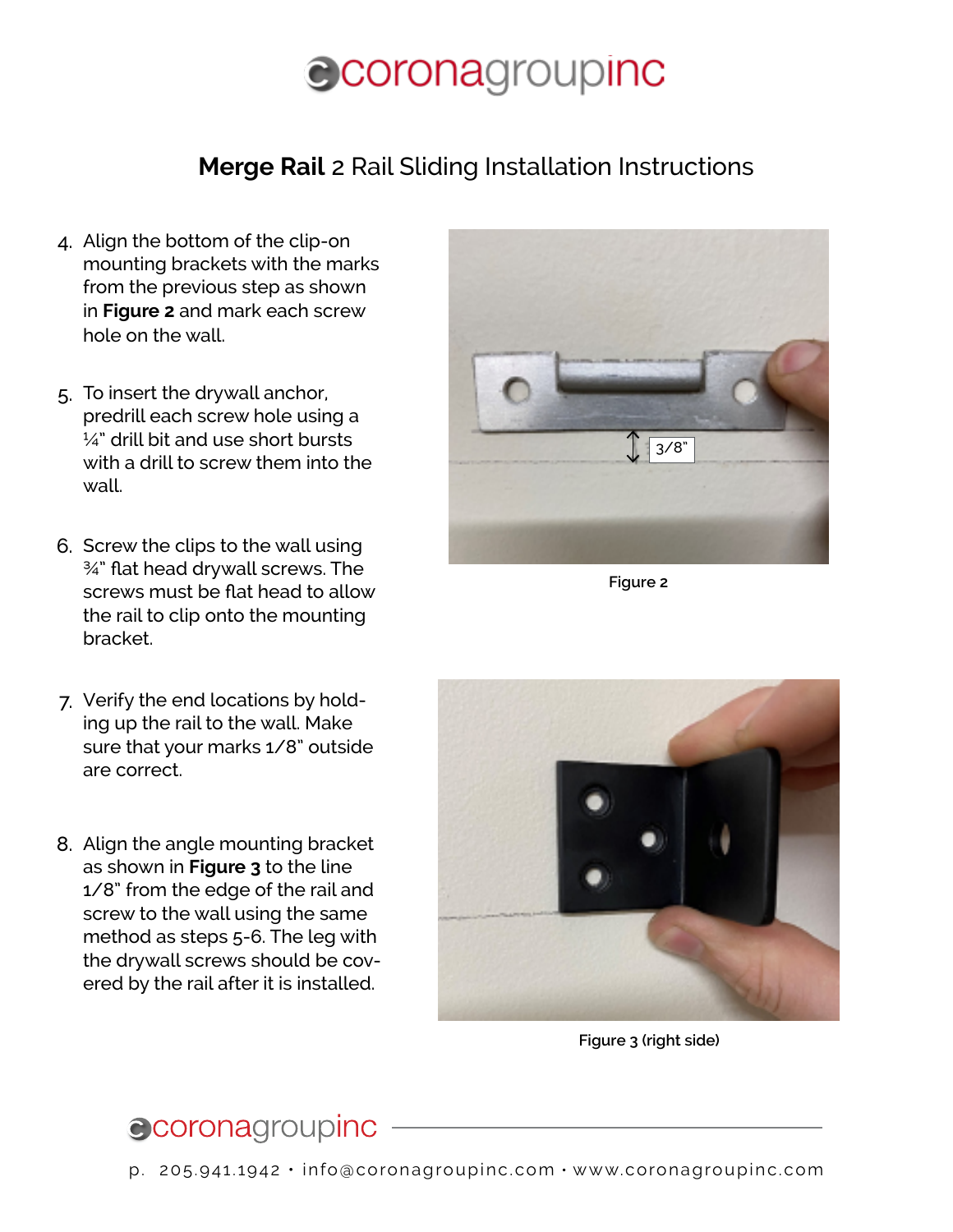### **Merge Rail** 2 Rail Sliding Installation Instructions

- Lift the top aluminum rail without 9. the plastic spacer onto the clip-on mounting brackets. The bracket will fit into the slot facing the wall and lock into place with slight downward pressure.
- 10. Take the provided 5/16"-18 x  $\frac{1}{2}$ " screws and thread them through the angle mounting brackets into the ends of the aluminum rail.
- 11. Fit the provided install jigs on either end of the installed rail in the desired orientation shown in **Figure 4**. Re-align the laser level to the bottom of the lower cutout. The bottom rail will have a plastic spacer in the top slot. Repeat steps 3-9.
- 12. Replace the install jigs to verify correct placement.
- 13. Slide two rail glides connected by all thread into the rail slot that will be facing outwards from the wall when the plastic spacer is facing up. **Figure 5**.



**Figure 4**



**Figure 5**

## **Coronagroupinc**

p. 205.941.1942 • info@coronagroupinc.com • www.coronagroupinc.com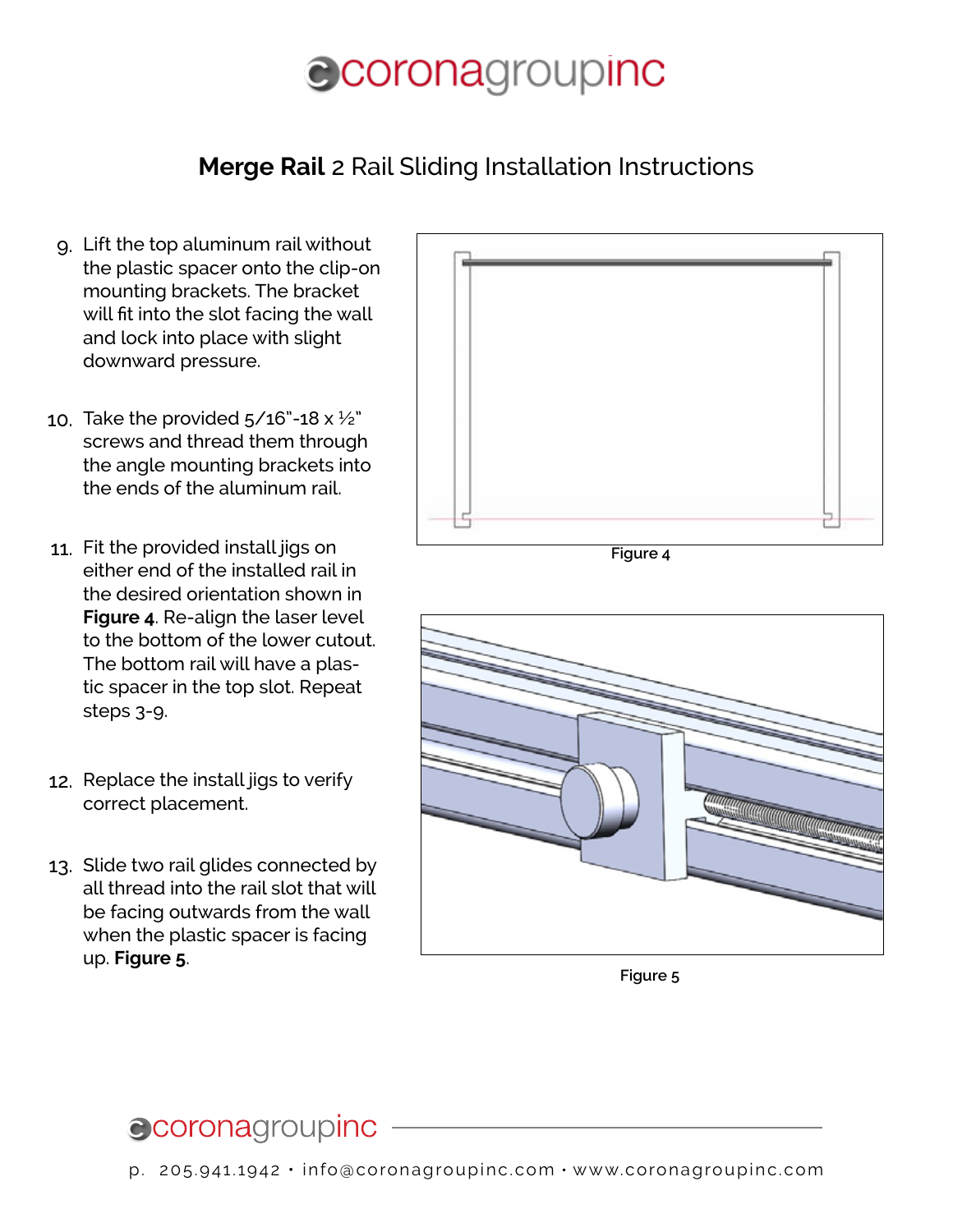#### **Merge Rail** 3 Rail Sliding Installation Instructions

- 14. Take the provided 5/16"-18 x  $\frac{1}{2}$ " screws and thread them through the angle mounting brackets into the ends of the bottom aluminum rail.
- After both rails are installed and 15. their placement has been verified, place two roller brackets onto the top rail as shown in **Figure 6**. Remove the cap from both the roller brackets and the rail glides.
- 16. Fit a large board onto all four exposed barrels and replace the caps to secure the board to the rails. **Figure 7**. The board will be able to slide back and forth across the whole system.
- 17. To fit the smaller boards into the rail system, insert the top edge of a smaller board into the bottom slot of the top rail. The bottom of the board will now be able to swing in and rest on the plastic spacer on the lower rail.





**Figure 7**

## ccoronagroupinc